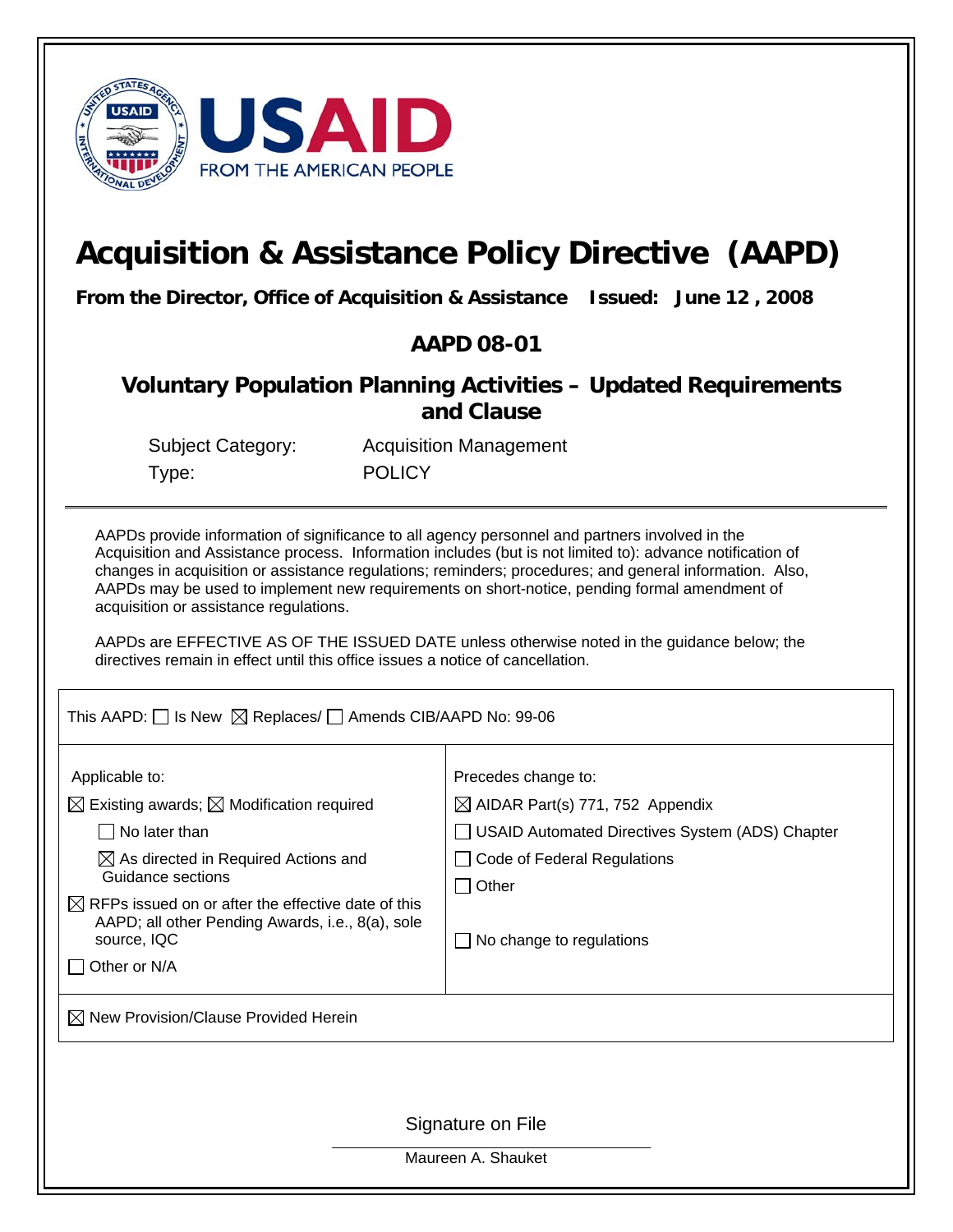### **1. PURPOSE:**

This AAPD provides a revised Voluntary Population Planning Activities clause (see Attachment) based on the existing statutory and policy restrictions relating to family planning.

**Required Action**: Contracting Officers (COs) are required to include the revised clause in all solicitations and resulting contracts. If the contracting officer anticipates that the contract will include family planning activities, the CO shall use the clause with its Alternate I.

Accordingly, the CO must include the basic clause:

a. in all solicitations and resulting contracts

b. when issuing any modification to any existing contracts, including modifications adding incremental funding

c. in all Indefinite Quantity Contracts (IQCs) basic awards immediately.

The CO must also include the Alternate I:

a. in solicitations and resulting contracts if family planning activities are anticipated

b. in existing contracts if family planning activities are within the scope of the award. NOTE: If the Alternate I is not inserted into the basic IQC with the basic clause, then it is not appropriate for Task Order COs to issue task orders with family planning activities, as they are most likely outside the scope of the contract.

### **2. BACKGROUND:**

a. Contract clause 752.7016, "Voluntary Population Planning Activities" (March 1999) as issued under Contract Information Bulletin (CIB) 99-06, "Voluntary Family Planning – New Provisions to Implement the Tiahrt Amendment" was based on a wide number of existing statutory and policy restrictions relating to family planning. The most recent of those statutory restrictions, the Tiahrt Amendment, was established under the FY 1999 appropriations act. The Amendment originally applied only to family planning activities funded with FY1999 Development Assistance funds; however, subsequent appropriations acts have changed the funding accounts to which the Tiahrt Amendment is applicable, and the Amendment now applies to family planning activities funded from any account. Appropriations acts since then have continued to include the Amendment, therefore making it applicable to family planning activities in all years since 1999. It is anticipated that all the restrictions above will continue for the foreseeable future.

As the agency moves forward with formalizing the restrictions in a new part of the AIDAR, this AAPD serves as advance notification of this change to the acquisition regulation and implements these new requirements immediately.

b. The general restrictions set forth in the revised clause are essentially the same as those set forth in CIB 99-6; however, the clause and its prescription have been modified to reflect the following changes:

i. A portion of the restrictions relative to family planning is applicable to all foreign assistance activities. The clause now contains standard language to state those restrictions – this base clause is **mandatory** for all contracts. The remaining restrictions are applicable only to family planning activities, and these restrictions are now contained in the Alternate 1 to the clause.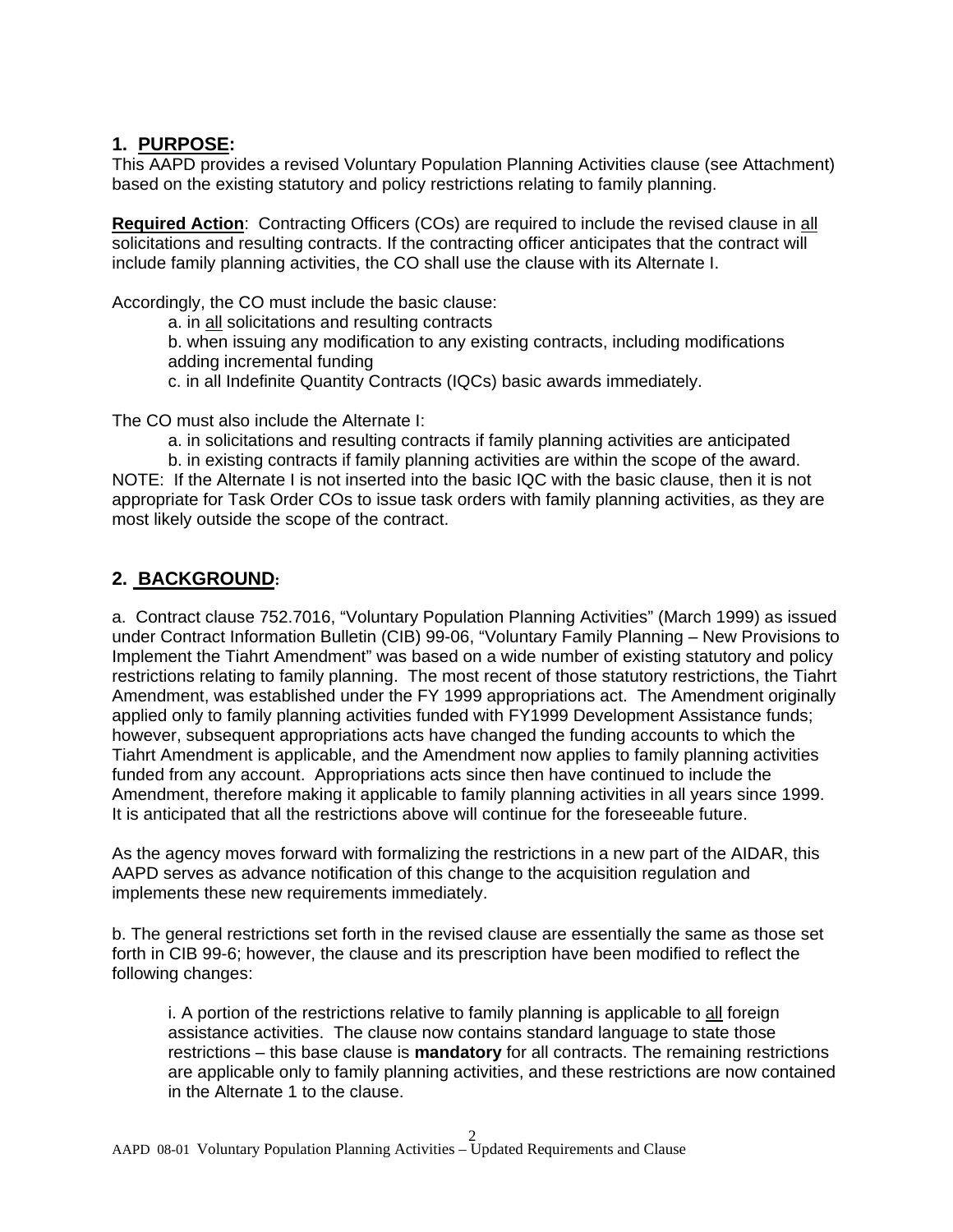Accordingly, the prescription for the new clause requires COs to include the mandatory clause in all new awards; if the CO contemplates that the contract will include family planning activities, the CO shall use the clause with its Alternate I.

ii. The clause now clarifies that the restriction on using USAID funds for lobbying activities applies to lobbying both for or against abortion; in addition, it clarifies the definition of "motivate" as it relates to family planning assistance. The Alternate 1 also updates the Tiahrt Amendment provisions in the clause to apply to funds from any account (and not just to funds from the Development Assistance Account).

## **3. GUIDANCE:**

New awards: COs must insert the new clause **752.7101 "Voluntary Population Planning Activities (JUNE 2008)"** set forth in the Attachment in all solicitations and new contract awards. If the contract includes family planning activities, the CO must use the clause with its Alternate I.

Current awards: COs must incorporate the basic clause immediately into all Indefinite Quantity Contracts (IQCs) basic awards, and when issuing any modification to all other existing contracts (including modifications adding incremental funding). NOTE: this clause must be included in modifications of all existing contracts, not just those which include family planning activities. The modification must be bilateral to ensure that the contractor agrees to be bound by the requirements of the clause and its alternate, as applicable.

For those current contracts that include family planning activities, the CO must also include the Alternate 1 to the clause (as set forth in the Attachment) and delete any previous versions of the clause, such as the obsolete clause "752.7016 Voluntary Population Planning Activities (March 1999)" or its 1986 predecessor. NOTE: If the Alternate I is not inserted into an IQC with the basic clause, then it is not appropriate to issue task orders with family planning activities, as they are most likely outside the scope of the contract.

# **4. POINTS OF CONTACT:**

COs may direct their questions about this AAPD to Carol Ketrick. M/OAA/P. at phone (202) 712- 1382, e-mail: cketrick@usaid.gov. Inquiries regarding the statutory requirements for family planning activities may be addressed to Mary A. McLaughlin, GC/EGAT & GH, phone (202) 712-0659, e-mail: mamclaughlin@usaid.gov, or to Beverly Johnston, GH/PRH, phone (202) 712-5839, e-mail: bjohnston@usaid.gov.

Contractors or prospective offerors for contracts must direct their questions to the cognizant CO for the award.

## ATTACHMENTS:

ATTACHMENT - Voluntary Population Planning Activities Clause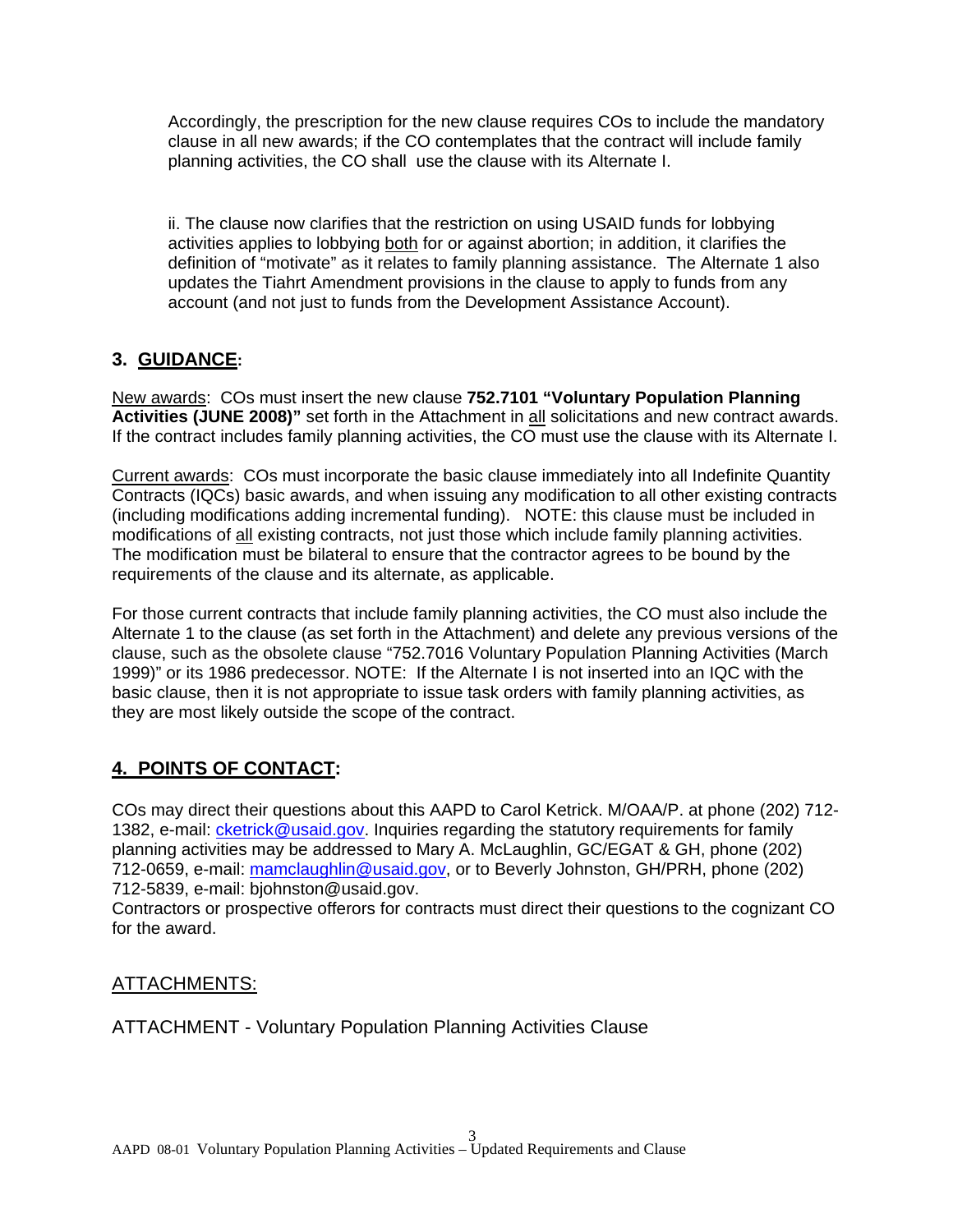# **ATTACHMENT - Voluntary Population Planning Activities Clause**

#### **752.7101 Voluntary Population Planning Activities.**

(a) Insert the following clause in all solicitations and contracts:

#### VOLUNTARY POPULATION PLANNING ACTIVITIES (JUNE 2008)

(a) *Requirements for Voluntary Sterilization Program.* None of the funds made available under this contract shall be used to pay for the performance of involuntary sterilization as a method of family planning or to coerce or provide any financial incentive to any individual to practice sterilization.

(b) *Prohibition on Abortion-Related Activities.* 

 (1) No funds made available under this contract will be used to finance, support, or be attributed to the following activities: (i) procurement or distribution of equipment intended to be used for the purpose of inducing abortions as a method of family planning; (ii) special fees or incentives to any person to coerce or motivate them to have abortions; (iii) payments to persons to perform abortions or to solicit persons to undergo abortions; (iv) information, education, training, or communication programs that seek to promote abortion as a method of family planning; and (v) lobbying for or against abortion. The term "motivate", as it relates to family planning assistance, shall not be construed to prohibit the provision, consistent with local law, of information or counseling about all pregnancy options.

(2) No funds made available under this contract will be used to pay for any biomedical research which relates, in whole or in part, to methods of, or the performance of, abortions or involuntary sterilizations as a means of family planning. Epidemiologic or descriptive research to assess the incidence, extent or consequences of abortions is not precluded.

(c) The contractor shall insert this provision in all subcontracts.

(End of clause)

*Alternate I (JUNE 2008).* If a contract with family planning activities is contemplated, add the following paragraphs (d-g) to the basic clause:

#### (d) *Voluntary Participation and Family Planning Methods.*

 (1) The contractor agrees to take any steps necessary to ensure that funds made available under this contract will not be used to coerce any individual to practice methods of family planning inconsistent with such individual's moral, philosophical, or religious beliefs. Further, the contractor agrees to conduct its activities in a manner which safeguards the rights, health and welfare of all individuals who take part in the program.

 (2) Activities which provide family planning services or information to individuals, financed in whole or in part under this contract, shall provide a broad range of family planning methods and services available in the country in which the activity is conducted or shall provide information to such individuals regarding where such methods and services may be obtained. (e) *Requirements for Voluntary Family Planning Projects.*

(1) A family planning project must comply with the requirements of this paragraph.

 (2) A project is a discrete activity through which a governmental or nongovernmental organization or public international organization provides family planning services to people and for which funds obligated under this contract, or goods or services financed with such funds, are provided under this contract,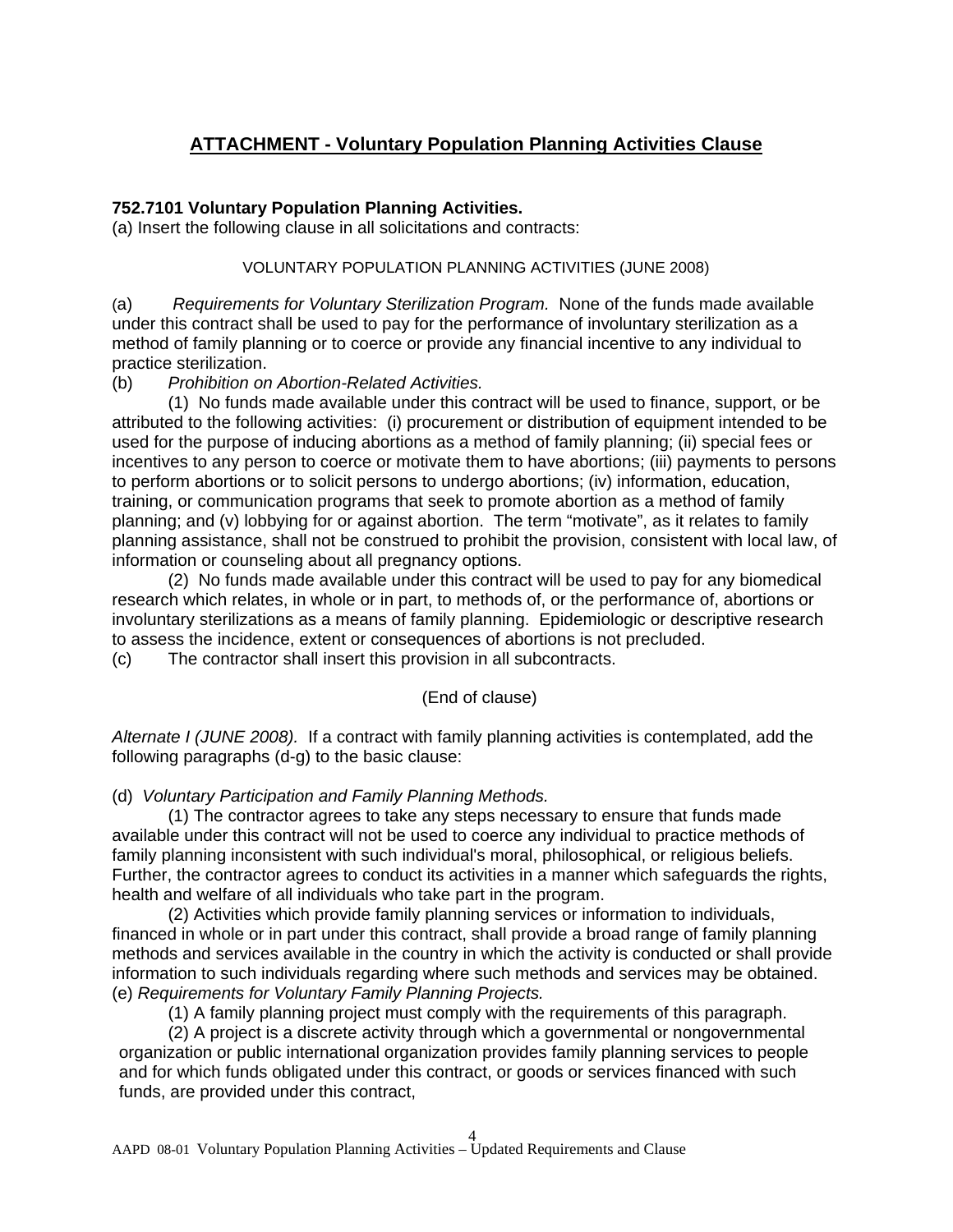except funds solely for the participation of personnel in short-term, widely attended training conferences or programs.

 (3) Service providers and referral agents in the project shall not implement or be subject to quotas or other numerical targets of total number of births, number of family planning acceptors, or acceptors of a particular method of family planning. Quantitative estimates or indicators of the number of births, acceptors, and acceptors of a particular method that are used for the purpose of budgeting, planning, or reporting with respect to the project are not quotas or targets under this paragraph, unless service providers or referral agents in the project are required to achieve the estimates or indicators.

 (4) The project shall not include the payment of incentives, bribes, gratuities or financial rewards to (i) any individual in exchange for becoming a family planning acceptor or (ii) any personnel performing functions under the project for achieving a numerical quota or target of total number of births, number of family planning acceptors, or acceptors of a particular method of contraception. This restriction applies to salaries or payments paid or made to personnel performing functions under the project if the amount of the salary or payment increases or decreases based on a predetermined number of births, number of family planning acceptors, or number of acceptors of a particular method of contraception that the personnel affect or achieve.

 (5) No person shall be denied any right or benefit, including the right of access to participate in any program of general welfare or health care, based on the person's decision not to accept family planning services offered by the project.

 (6) The project shall provide family planning acceptors comprehensible information about the health benefits and risks of the method chosen, including those conditions that might render the use of the method inadvisable and those adverse side effects known to be consequent to the use of the method. This requirement may be satisfied by providing information in accordance with the medical practices and standards and health conditions in the country where the project is conducted through counseling, brochures, posters, or package inserts.

 (7) The project shall ensure that experimental contraceptive drugs and devices and medical procedures are provided only in the context of a scientific study in which participants are advised of potential risks and benefits.

 (8) With respect to projects for which USAID provides, or finances the contribution of, contraceptive commodities or technical services and for which there is no sub-contract or grant under this contract, the organization implementing a project for which such assistance is provided shall agree that the project will comply with the requirements of this paragraph while using such commodities or receiving such services.

 (9) (i) The contractor shall notify USAID when it learns about an alleged violation in a project of the requirements of subparagraphs (3), (4), (5) or (7) of this paragraph; and

 (ii) the contractor shall investigate and take appropriate corrective action, if necessary, when it learns about an alleged violation in a project of subparagraph (6) of this paragraph and shall notify USAID about violations in a project affecting a number of people over a period of time that indicate there is a systemic problem in the project.

 (iii)The contractor shall provide USAID such additional information about violations as USAID may request.

(f) *Additional Requirements for Voluntary Sterilization Programs.*

 (1) The contractor shall ensure that any surgical sterilization procedures supported in whole or in part by funds from this contract are performed only after the individual has voluntarily appeared at the treatment facility and has given informed consent to the sterilization procedure. Informed consent means the voluntary, knowing assent from the individual after being advised of the surgical procedures to be